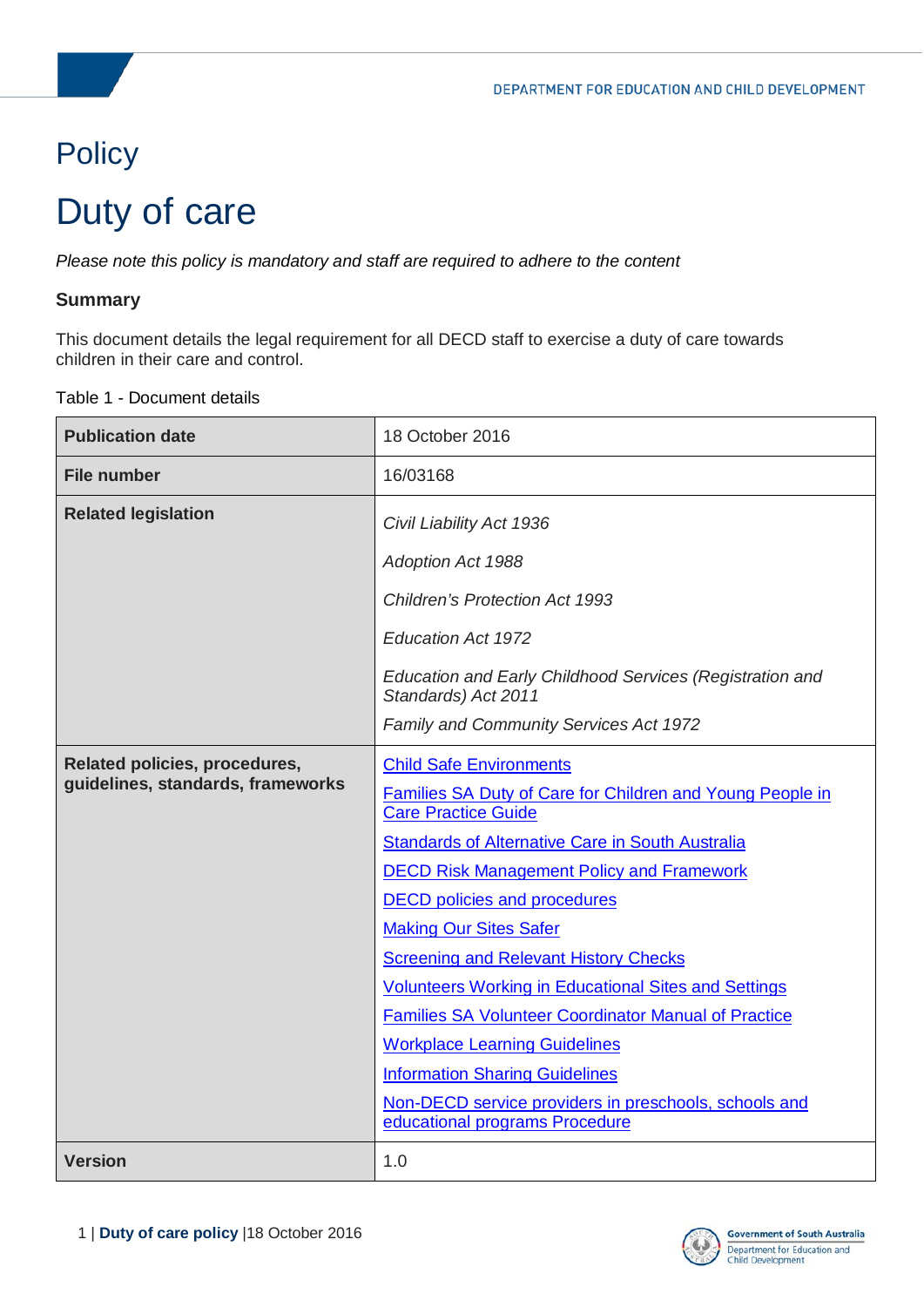| <b>Replaces</b>                                                | Duty of Care Policy 2007                   |  |
|----------------------------------------------------------------|--------------------------------------------|--|
| <b>Policy officer (position)</b>                               | Manager, Policy and Strategy               |  |
| <b>Policy officer (phone)</b>                                  | 8207 2552                                  |  |
| <b>Policy sponsor (position)</b>                               | Director, Legal Services                   |  |
| <b>Executive director responsible</b><br>(position and office) | Deputy Chief Executive, Corporate Services |  |
| <b>Applies to</b>                                              | All DECD staff                             |  |
| <b>Key words</b>                                               | Duty of care                               |  |
| <b>Status</b>                                                  | Approved                                   |  |
| <b>Approved by</b>                                             | <b>Senior Executives Group</b>             |  |
| <b>Approval date</b>                                           | 29 September 2016                          |  |
| <b>Review date</b>                                             | 29 September 2019                          |  |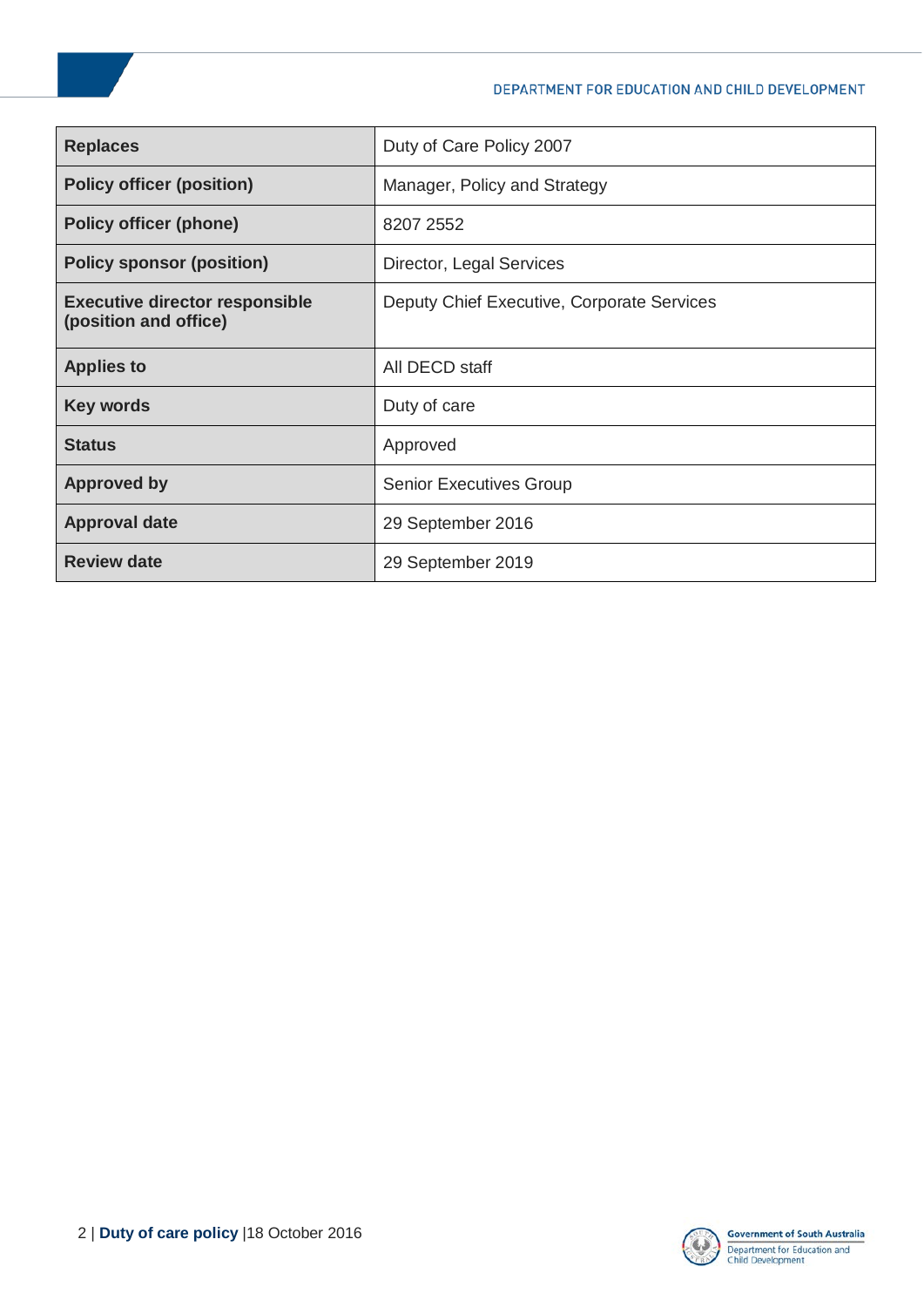

#### Table 2 - Revision record

| <b>Date</b> | <b>Version</b> | <b>Revision description</b>                              |
|-------------|----------------|----------------------------------------------------------|
| 18/10/2016  | 1.0            | New policy: review of former guidelines on Duty of Care. |

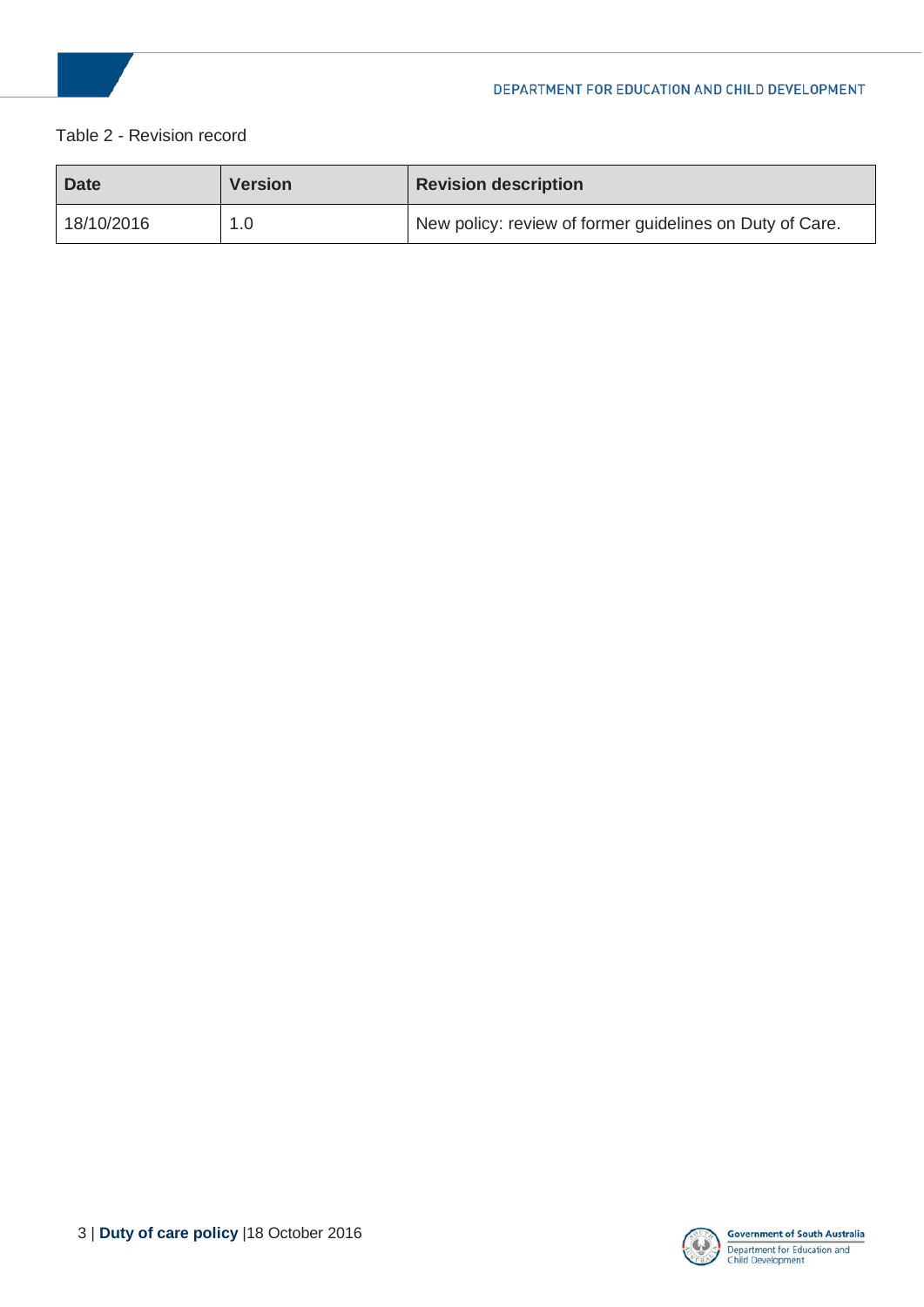#### **Table of Contents**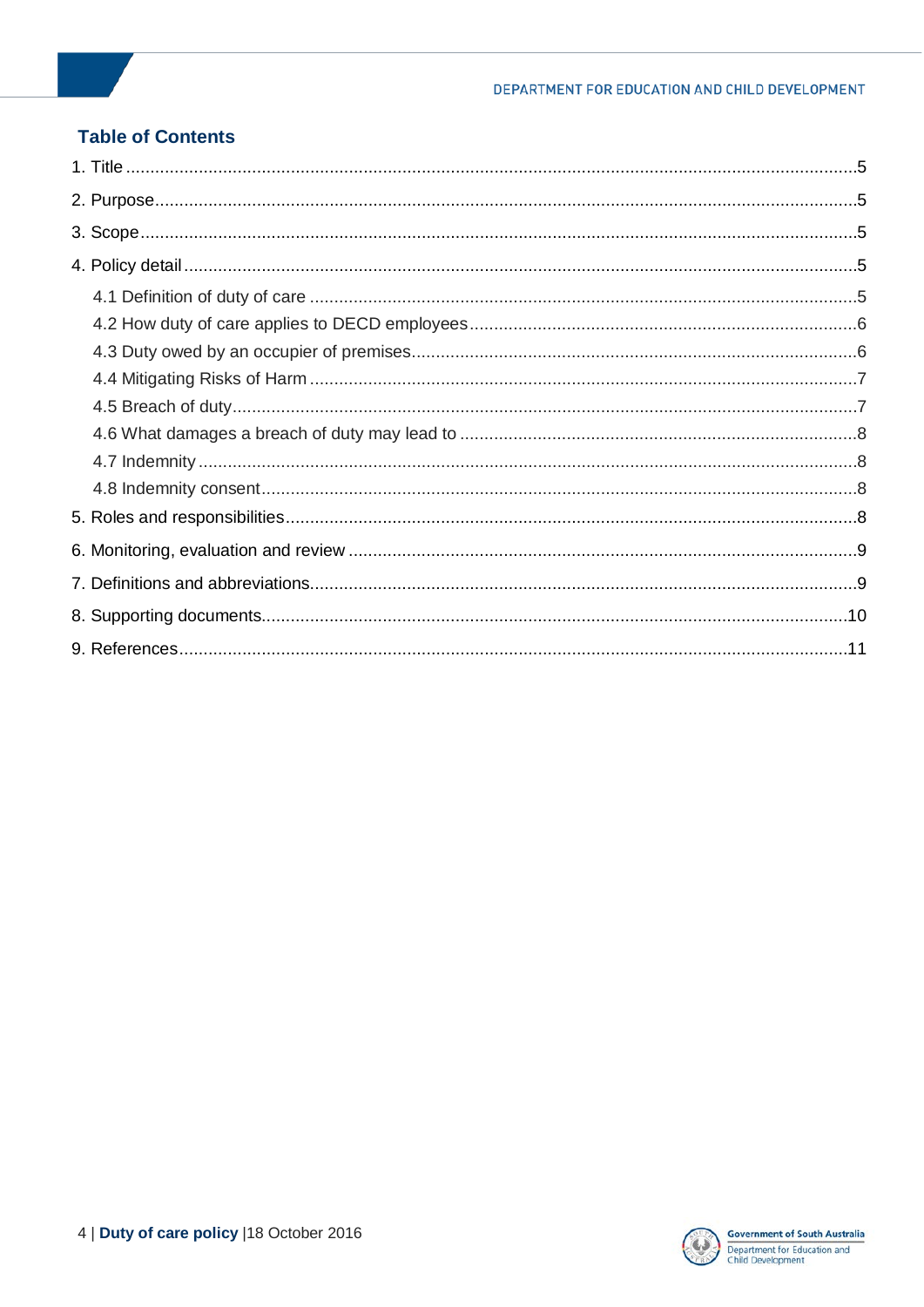# <span id="page-4-0"></span>1. Title

Duty of Care Policy

# <span id="page-4-1"></span>2. Purpose

This document details the legal requirement for all departmental staff to exercise a duty of care towards children in their care and control.

It assists staff as DECD employees to understand their duty of care obligations to children who are in their care and control and identify the standard of care necessary to fulfil this obligation in particular with respect to those staff, contracted agencies, volunteers, contractors and employees who come onto a site and/or have access to or interactions with the children and to determine:

- when a duty of care is owed
- the standard of duty of care required
- what may constitute a breach of duty of care.

This document does not detail DECD staff legislative obligations with respect to ensuring children are safe from harm as outlined within the *Children's Protection Act 1993* ("CPA"), however, DECD staff should be aware that those obligations are in addition to their general common law duty to care for all children in our care and control.

## <span id="page-4-2"></span>3. Scope

This document applies to all DECD employees working within or for the department and who enter or remain on DECD sites.

# <span id="page-4-3"></span>4. Policy detail

## <span id="page-4-4"></span>4.1 Definition of duty of care

'Duty of care' is a legal concept that was developed by the courts through their decisions. It refers to an obligation to take reasonable care to protect another from all reasonably foreseeable risk of harm.

According to common law, a duty of care will be found to exist between two parties where two criteria are met:

- it is reasonably foreseeable that the actions or omissions of one party may cause harm to another; and
- there is something about the nature of the relationship between the parties that justifies the imposition of a duty of care.

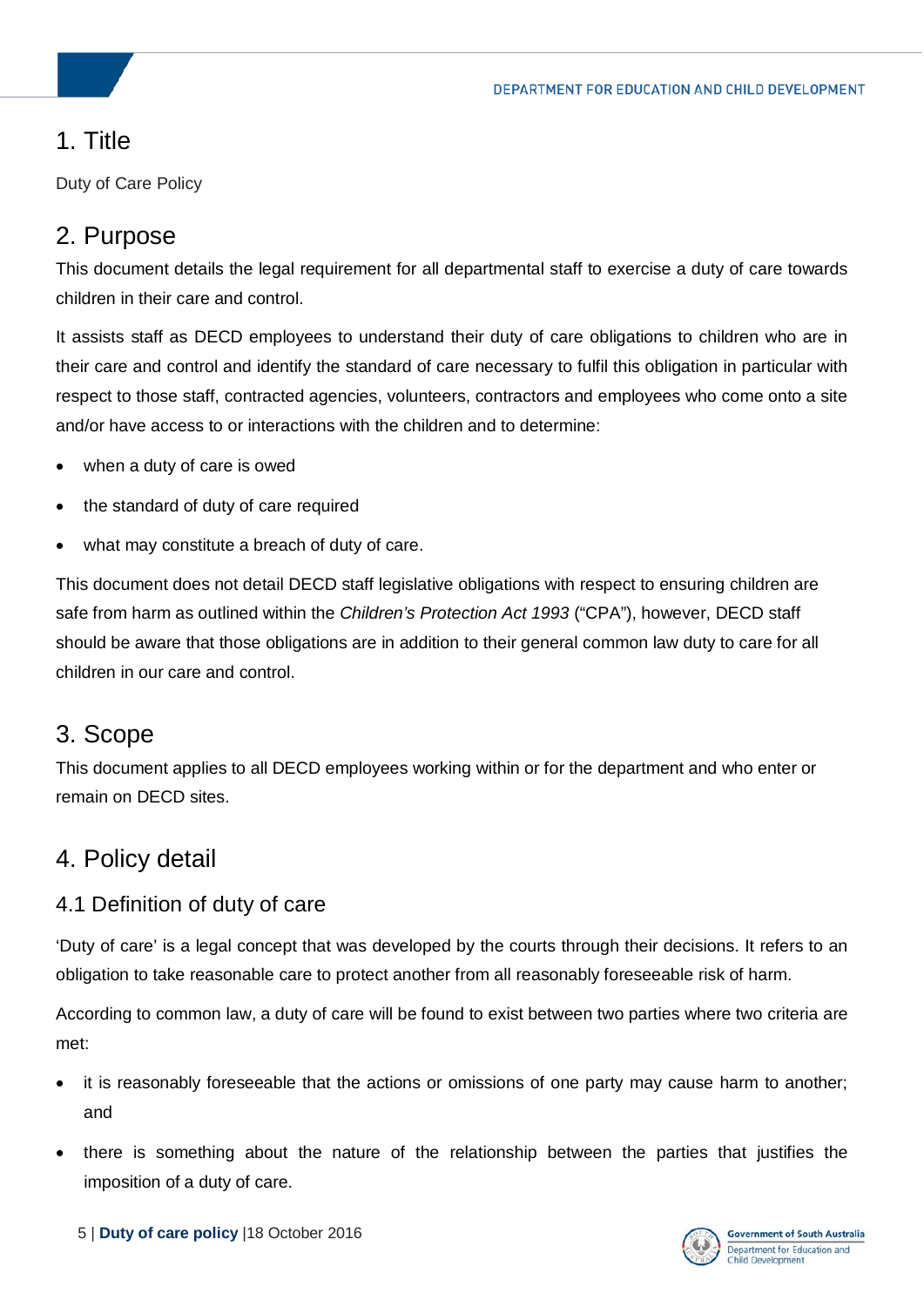The question of what constitutes 'reasonable care' in any given case is ultimately a question of law to be determined by a court and will depend on the individual circumstances of each case.

The standard of care is the degree of foresight and caution required of DECD staff who owe a duty of care to the children and young people in their care and control.

The requirements of the standard will depend on the circumstances of the activities to be undertaken by those children and young people. When staff consider the risk of harm to the children in their care and control they will also need to consider factors such as age, experience and care needs. The greater the risk of harm, and the more serious the possible harm, the higher the standard of care owed.

## <span id="page-5-0"></span>4.2 How duty of care applies to DECD employees

DECD staff owe a duty to take reasonable care to protect those children and/or young people in their care and control from a reasonably foreseeable risk of harm. If harm results from a failure to exercise the required standard of care, a negligence claim may result.

The standard of care required of an individual is that of a reasonable person in the individual's position who was in possession of all information that the individual either had, or ought reasonably to have had, at the time of the incident.

It is generally accepted that individuals who comply with an established standard of practice, by exercising good judgement and common sense in dealings with those children and young people to whom this duty is owed will suitably fulfil their duty of care obligation.

The standard of care required can vary depending on an individual's position with respect to their level of control and direction over those persons in their care or with whom they are engaged.

## <span id="page-5-1"></span>4.3 Duty owed by an occupier of premises

The Minister for Education and Child Development is generally the owner of all premises occupied by the Department. As owner of these premises, the Minister owes a duty of care to persons using these premises which may extend but is not limited to persons using the premises subject to a lease agreement. The standard of care required will vary depending on a number of factors which relate to the nature and degree of the risk to users of the premises for example, local sporting clubs and/or parent groups. This includes persons working or volunteering in those premises, as well as persons visiting who do not have a formal relationship with the Minister.

The use of the Minister's land may be dealt with in a number of ways, for example, the execution of a lease agreement or other such agreement for the hire of school premises (see [Community Use of School](https://myintranet.learnlink.sa.edu.au/operations-and-management/facilities-and-security/property-management/community-use-of-school-facilities)  [Facilities\)](https://myintranet.learnlink.sa.edu.au/operations-and-management/facilities-and-security/property-management/community-use-of-school-facilities). For further information regarding these types of arrangements advice should be sought from [DECD Asset Services.](https://myintranet.learnlink.sa.edu.au/operations-and-management/facilities-and-security/property-management/community-use-of-school-facilities)

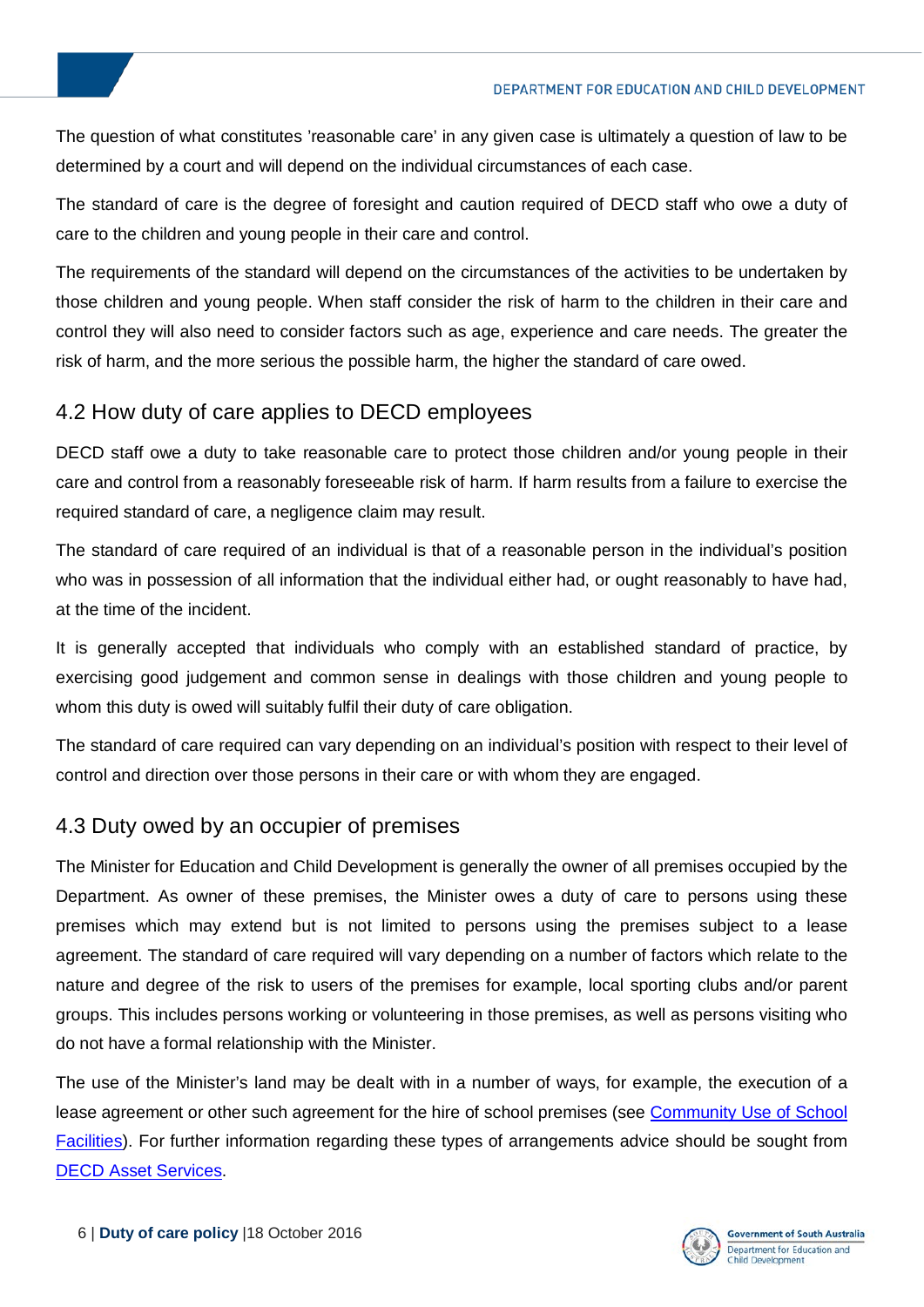## <span id="page-6-0"></span>4.4 Mitigating Risks of Harm

There are a number of ways that staff may reduce the inherent risk of harm to persons in our care or control. These include but are not limited to:

- Trying to foresee any possible danger in the activities and taking appropriate steps to minimise or eliminate it.
- Ensuring staff have the required and necessary skills and abilities to perform their duties.
- Ensuring that all relevant DECD policies and procedures are complied with.
- Providing supervision of children to ensure that they comply with the rules and practices of DECD designed for their own safety and that of other persons in our care.
- Designing and implementing appropriate programmes, procedures, policies and rules to ensure the safety of persons in our care.
- Ensuring that buildings, equipment and facilities used for DECD purposes meet all relevant building standards and codes and are safe.
- Warning and discouraging firmly and at once any behaviour possibly likely to be dangerous and providing alternative forms of practices and procedures to minimise those dangers.
- Knowing and utilising relevant procedures for dealing with accidents.
- Ensuring a contractor is meeting their contractual obligations and raise concerns appropriately where those obligations and requirements are not being met.

The same principles apply where a student is to attend and/or participate in a program brokered or perceived to be brokered by a school i.e. VET or work placement.

When engaging in activities which potentially may cause harm, it is particularly important for those under your care and control to be adequately supervised or instructed on the demands/needs of their individual task. The higher the risk of harm to an individual, the higher the need will be for careful supervision or instruction.

This list is not exhaustive but only an indication of the thought that should be given by staff to do what is reasonable in a given situation and to undertake and implement the DECD risk management framework.

## <span id="page-6-1"></span>4.5 Breach of duty

If an individual breaches a duty of care that they owe another, that breach may lead to the individual being sued for negligence.

In order to determine whether or not negligence has been established, it must be proved that:

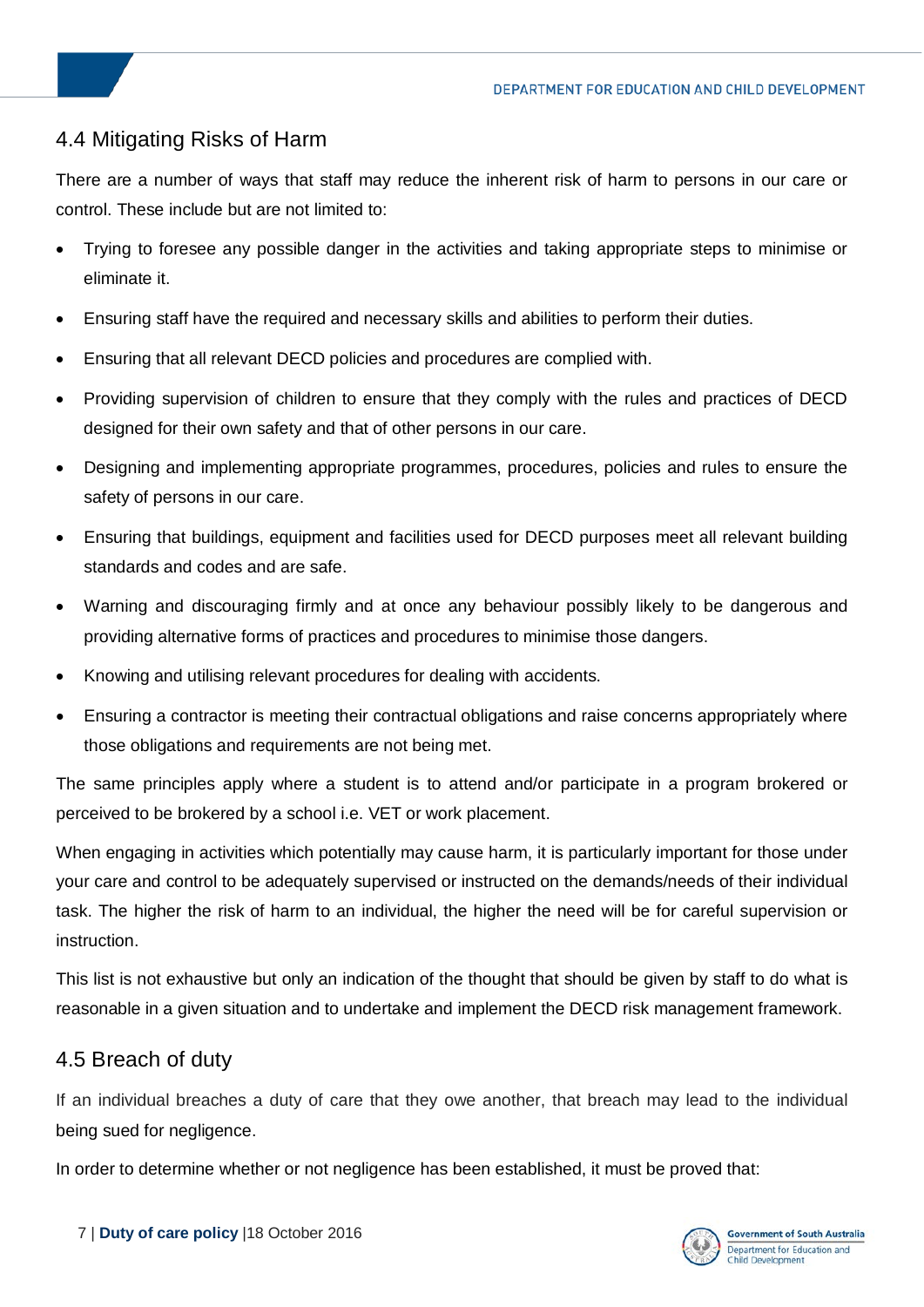- a duty of care was owed in the circumstances
- the duty was breached because of an act or omission on the part of the person owing the duty as they did not act as a reasonable person would have acted in the circumstances
- a loss or harm is suffered as a result of that breach
- the type of loss or harm suffered was a reasonably foreseeable consequence of the act or omission.

## <span id="page-7-0"></span>4.6 What damages a breach of duty may lead to

Assuming that liability can be established, there must be some demonstrable loss suffered by the claimant. This will usually take the form of economic loss (for example, a loss of future income, loss of opportunity, or the cost of medical expenses), or it may be non-economic loss (for example, pain and suffering and loss of enjoyment of life).

If liability is established, and such a loss is found to exist, then the court is able to award monetary compensation in the form of "damages".

## <span id="page-7-1"></span>4.7 Indemnity

If in the event an incident occurred where a person in our care and/or control were injured on premises owned and/or operated by the Minister or DECD, the *Public Sector Act 2009* does provide for employees to be indemnified against future loss, damage, or liability by their employer against personal civil claims if their activities are lawful and occur during the execution of their duties provided that the employee was acting in good faith. This means that the Minister is legally responsible for any claims for damages rather than against an individual staff member.

## <span id="page-7-2"></span>4.8 Indemnity consent

Indemnity or consent forms may not create a legal protection.

A person cannot ask a parent or a child (a person under the age of 18 years) to sign a form on behalf of a child to participate in an activity and to waive a child's right to sue for damages because neither have the authority to sign any such form.

Individuals, or where necessary their parent or guardian, should always be notified of, and expressly consent to, any potentially risk adverse activity, or aspect to which they may be exposed, and should be informed of the degree of assistance or supervision that will be provided. This is not, however, a defence against liability where negligence has been proved.

# <span id="page-7-3"></span>5. Roles and responsibilities

Table 2 - Roles and responsibilities

8 | **Duty of care policy** |18 October 2016

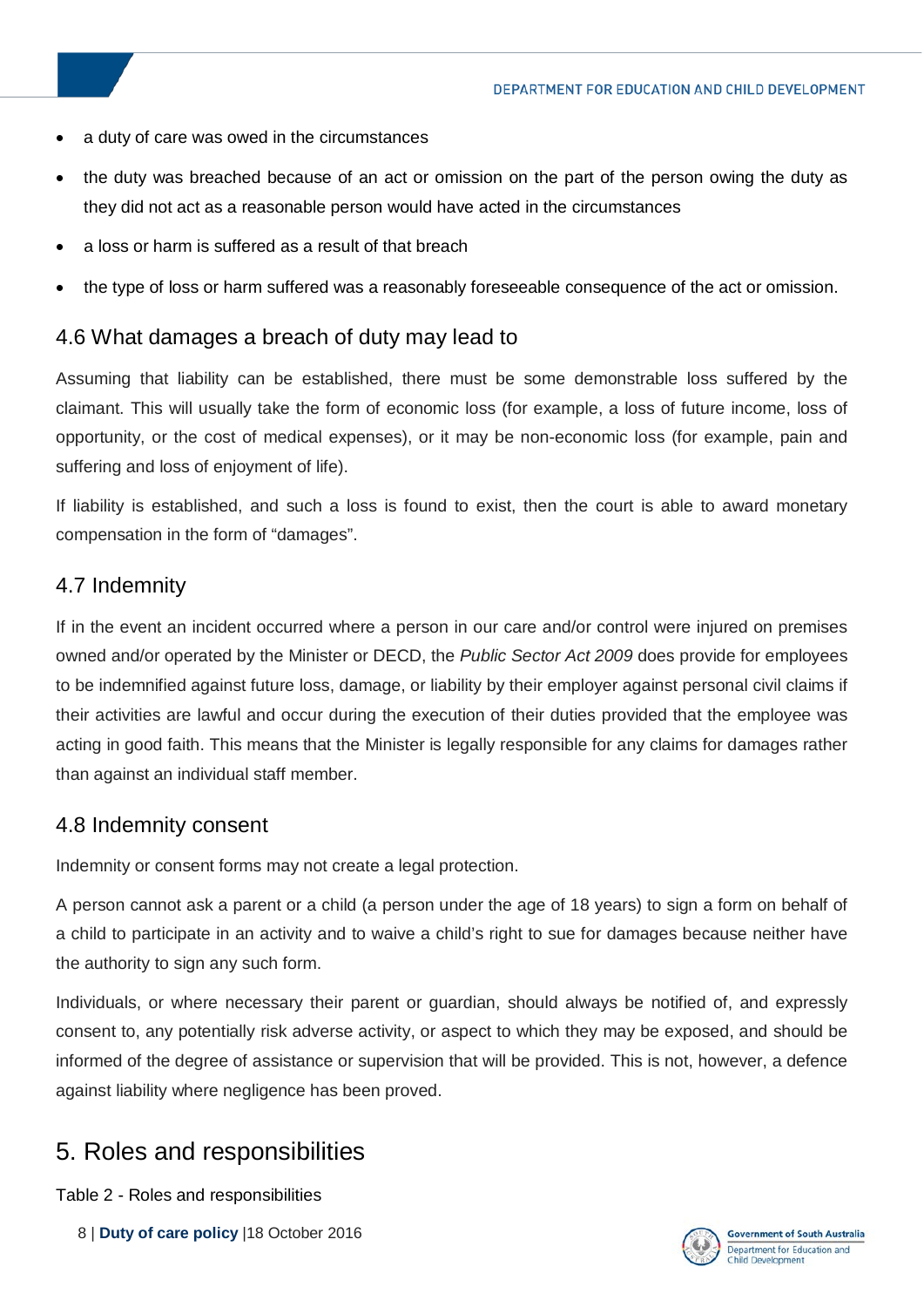| <b>Role</b>                       | Authority/responsibility for                                                                                                                                              |
|-----------------------------------|---------------------------------------------------------------------------------------------------------------------------------------------------------------------------|
| All DECD staff                    | All DECD staff will:                                                                                                                                                      |
|                                   | Note that they have a duty of care obligation<br>towards all persons in their care and control                                                                            |
|                                   | Develop and implement plans and processes<br>that enable the requirements of this DECD<br>policy to be met                                                                |
|                                   | Ensure that all practices and procedures when<br>being developed consider the duty of care that<br>all departmental staff owe to all persons in<br>their care and control |
| <b>Legal Services Directorate</b> | The LSD staff will:                                                                                                                                                       |
|                                   | Provide advice and assistance to DECD staff<br>regarding the implications of this policy on<br>departmental procedures                                                    |
|                                   | Raise concerns with the Director, Legal<br>Services, requiring legal advice                                                                                               |
| Director, Legal Services          | The Director, Legal Services, will:                                                                                                                                       |
|                                   | Maintain and review this policy                                                                                                                                           |

# <span id="page-8-0"></span>6. Monitoring, evaluation and review

The Duty of Care Policy will be monitored and evaluated through the Director, Legal Services, ensuring regular review of the policy every three years or as required.

# <span id="page-8-1"></span>7. Definitions and abbreviations

#### Table 3 - Definitions and abbreviations

| <b>Term</b>    | <b>Meaning</b>                                                                                                                    |
|----------------|-----------------------------------------------------------------------------------------------------------------------------------|
| Breach of duty | A person is in breach of duty towards another<br>if their conduct fell short of the standard<br>expected under the circumstances. |
| Damages        | Means compensation or damages for harm<br>and includes solatium but does not include-<br>(a) workers compensation; or             |
|                | (b) compensation under a statutory scheme for                                                                                     |

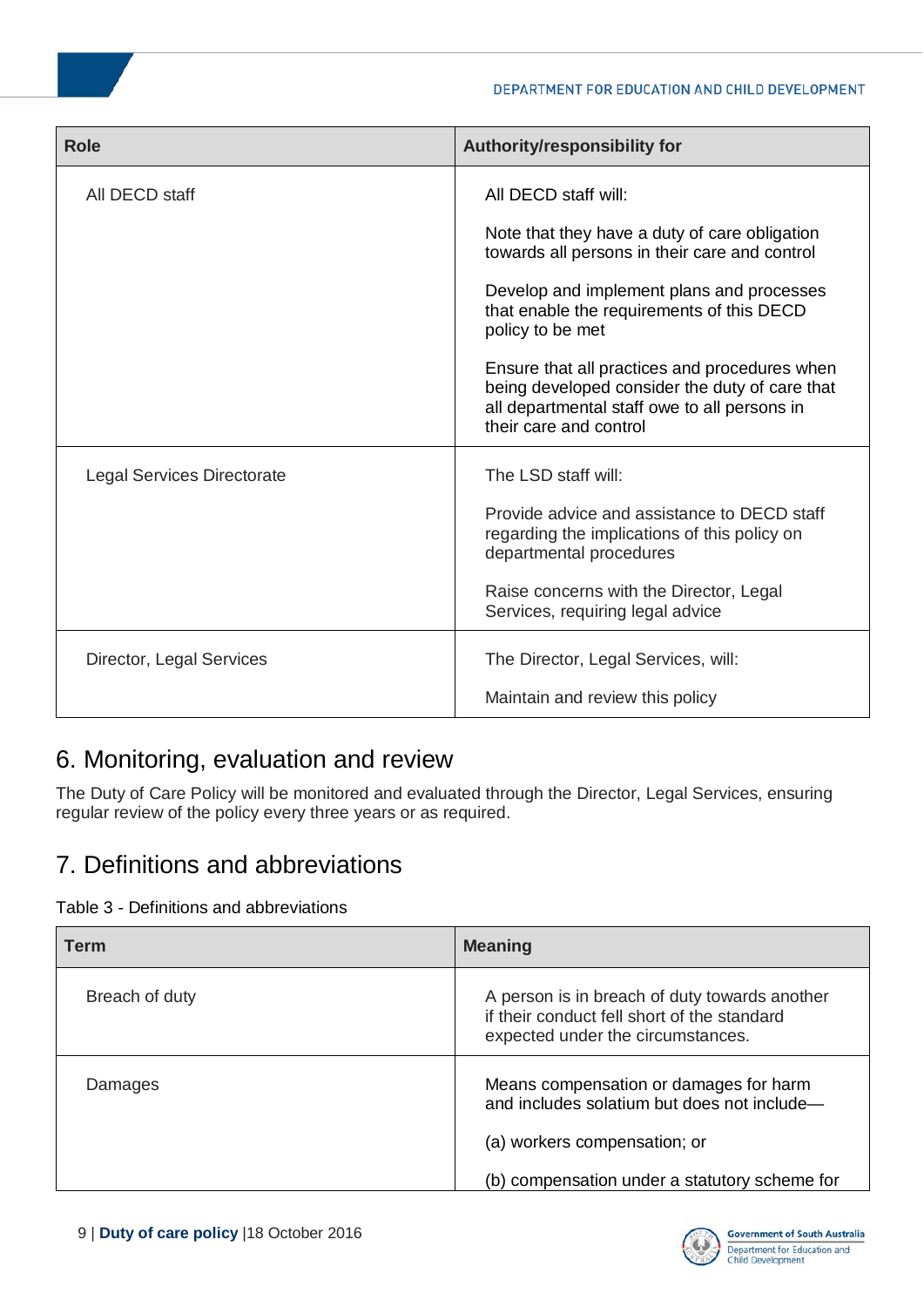| <b>Term</b>          | <b>Meaning</b>                                                                                                                                                                   |
|----------------------|----------------------------------------------------------------------------------------------------------------------------------------------------------------------------------|
|                      | compensating victims of crime.                                                                                                                                                   |
| Indemnity            | Legal protection against liabilities arising from<br>one's actions for anything done bona fide in<br>the performance of their powers, duties, or<br>functions.                   |
| Indemnity consent    | Where a person is asked to agree to keep the<br>other person harmless against loss or damage<br>arising from a person's action or the<br>participation in a particular activity. |
| Mitigating risks     | Any action to avoid or reduce the risk of harm.                                                                                                                                  |
| Negligence           | Means failure to exercise reasonable care and<br>skill, and includes a breach of a tortious,<br>contractual or statutory duty of care.                                           |
| Occupier of premises | Means a person in occupation or control of the<br>premises, and includes a landlord.                                                                                             |
| Reasonable care      | The standard of care owed by those who have<br>a duty to take care.                                                                                                              |

# <span id="page-9-0"></span>8. Supporting documents

[Child Safe Environments](http://www.families.sa.gov.au/pages/protectingchildren/CSEHome/?reFlag=1)

[Families SA Duty of Care for Children and Young People in Care Practice Guide](http://inside.dfc.sa.gov.au/sites/corpdocs/Families%20SA%20documents/Duty%20of%20care%20practice%20guidelines.doc)

Standards of Alternative Care in South Australia

[DECD Camps and Excursions Guidelines](http://www.decd.sa.gov.au/docs/documents/1/CampsandExcursionsGuide.pdf)

[DECD Guidelines on Community Use of School Facilities](https://myintranet.learnlink.sa.edu.au/operations-and-management/facilities-and-security/property-management/community-use-of-school-facilities)

[DECD Risk Management Policy and Framework](https://myintranet.learnlink.sa.edu.au/operations-and-management/audit,-review,-incident-and-risk-management/risk-management-in-decd/decd-risk-management-framework)

**[Making Our Sites Safer](https://myintranet.learnlink.sa.edu.au/operations-and-management/site-administration/school-administration/making-our-sites-safer-moss)** 

**[Screening and Relevant History Checks](http://www.decd.sa.gov.au/hrstaff/a8_publish/modules/publish/content.asp?navgrp=default&id=criminalhistory)** 

Volunteers [Working in Educational Sites and Settings](http://www.decd.sa.gov.au/docs/documents/1/volunteersineducational.pdf)

[Workplace Learning Guidelines](https://myintranet.learnlink.sa.edu.au/educating/curriculum-years-10-12/vocational-education/vet-guidelines-for-schools)

**Information Sharing Guidelines**